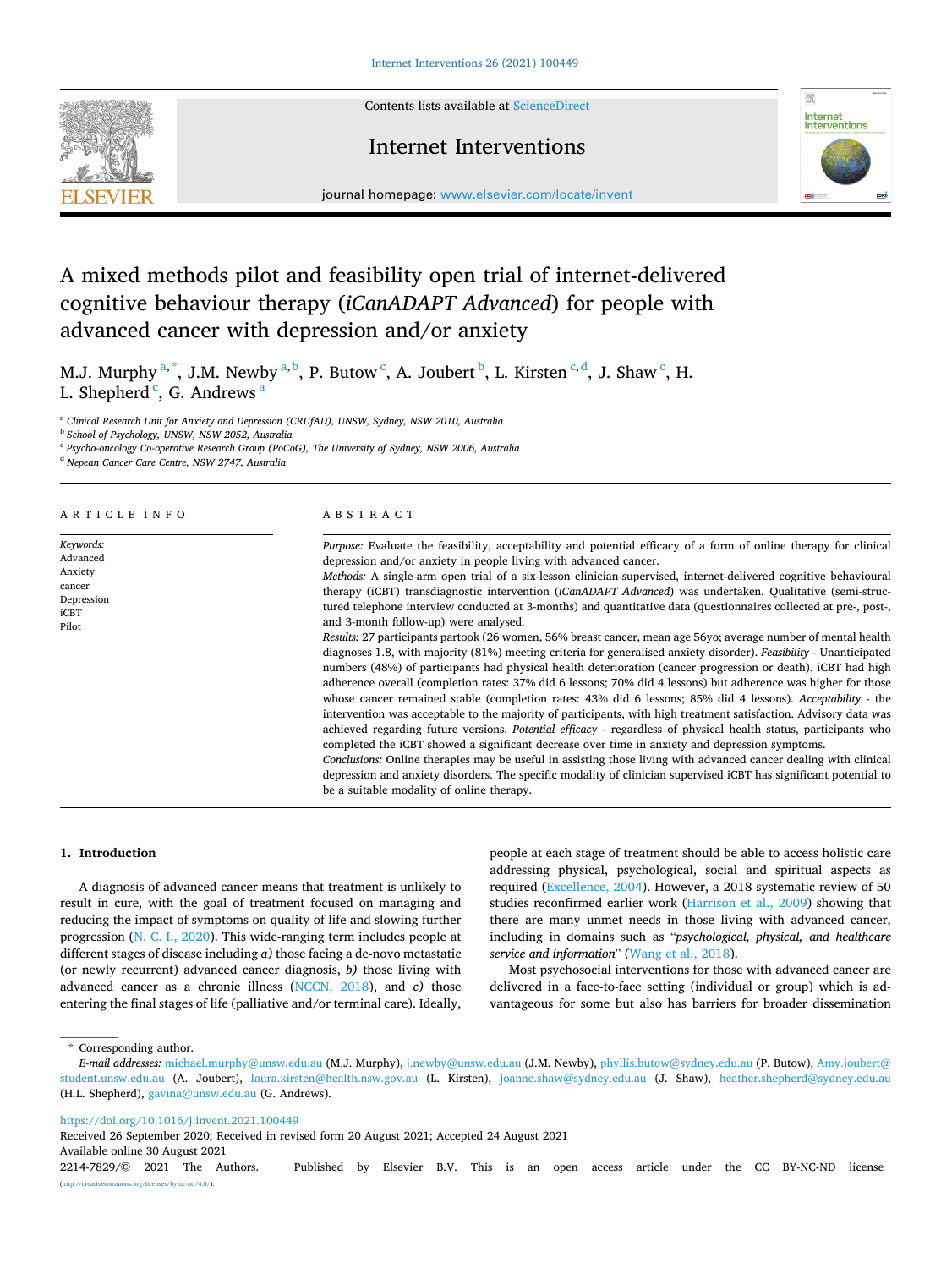including a lack of suitably trained clinicians, high cost and low accessibility ([Andrews, 2011; Greer et al., 2017\)](#page-8-0). In 2012 Leykin et al. called for research into internet interventions for those living with a cancer diagnosis as they "*have the potential to fill an important gap in quality cancer care by augmenting limited available mental health services*"[\(Leykin](#page-8-0)  [et al., 2012](#page-8-0)). The authors noted such interventions may need to target specific (cancer) diagnoses and/or specific stages of the illness.

Internet interventions are operationalized and delivered via the internet with the goal of symptom improvement (Ritterband et al., [2003\)](#page-9-0) and they additionally have benefits such as the ability to be tailored to the user population and enable access to large numbers. Internet intervention research in cancer care started over a decade ago and by 2015 a systematic review [\(McAlpine et al., 2015](#page-8-0)) into online interventions found 14 studies addressing a wide range of issues from quality of life, to cancer symptomatology (e.g. pain) to distress; however, all focused on the unmet needs of cancer survivors. The term cancer survivor hereon in is used to indicate cancer survivors of early stage i.e., potentially curable disease'([Feuerstein, 2007](#page-8-0)). Cancer survivorship research into internet interventions has helped with *universal*  issues such as empowering self-management [\(Duffecy et al., 2013](#page-8-0); [Hernandez Silva et al., 2019](#page-8-0)) and targeting the *physical* health sequelae of cancer (e.g. fatigue ([Abrahams et al., 2017](#page-8-0)), cognitive concerns ([Eysenbach, 2001](#page-8-0))). Similarly, an increase in research into online interventions addressing the *psychological* aspects of cancer survivorship has occurred. By 2020, a systematic review identified 33 publications relating to internet interventions for cancer-related distress [\(Willems](#page-9-0)  [et al., 2020](#page-9-0)), and another 2019 systematic review identified four such interventions addressing the fear of cancer recurrence ([Tauber et al.,](#page-9-0)  [2019\)](#page-9-0) with further randomized controlled trials (RCTs) into insomnia ([Zachariae et al., 2018](#page-9-0)) and clinical depression and/or anxiety in cancer survivors ([Murphy et al., 2020](#page-8-0)). The explosion of research into online interventions relating to cancer survivorship is not mirrored for those living with advanced cancer.

In the advanced cancer context, a 2019 systematic review of psychosocial interventions between 2007 and 2016 for adults with advanced cancer ([Teo et al., 2019](#page-9-0)) identified 68 RCTs of which six had some form of an online component. Three of these were feasibility studies and five focused on a single cancer type. Of the six identified online interventions: two focus on improving support [\(Vilhauer et al.,](#page-9-0)  [2010;](#page-9-0) [Harris, 2017\)](#page-8-0), two aim to facilitate better communication ([Porter](#page-9-0)  [et al., 2017](#page-9-0); [Meropol et al., 2013\)](#page-8-0), and the final two aim to improve coping skills [\(Cheung et al., 2017;](#page-8-0) [Yanez et al., 2015](#page-9-0)). A 2018 systematic review of psychotherapeutic interventions for women with metastatic breast cancer ([Beatty et al., 2018](#page-8-0)) identified 15 RCTs that addressed distress, coping and pain but noted that "*no studies of Web-based interventions have been published*". There is limited further research of internet interventions in advanced cancer since those systematic reviews with the exception of trials into symptoms management (Nipp et al., [2019;](#page-8-0) [Nipp et al., 2020;](#page-8-0) [Basch et al., 2016\)](#page-8-0) and a RCT of a CBT-app versus control for the management of anxiety in those with advanced cancer [\(Greer et al., 2017](#page-8-0); [Greer et al., 2019](#page-8-0)), the results of which will be discussed below. It is in this environment that the following open study evaluating an internet intervention in people with advanced cancer with a clinical range psychological disorder is described.

## *1.1. A novel internet intervention for depression and anxiety*

Our group wished to develop an online intervention to improve the quality of life of people living with advanced cancer who had a clinical range depressive and/or anxiety disorder. A review of 24 studies summarized rates of clinical depression at 9.6% and clinical anxiety at 9.8% in those with advanced cancer without a significant difference between palliative and non-palliative settings [\(Mitchell et al., 2011](#page-8-0)). Many psychotherapeutic modalities are used to assist those living with advanced cancer in managing depression and/or anxiety ([Watson and Kissane,](#page-9-0)  [2011\)](#page-9-0) and recent meta-analyses showed that psychotherapy overall produced a *moderate decrease in depression* [\(Okuyama et al., 2017\)](#page-8-0) and a *small effect on* anxiety ([Sanjida et al., 2018](#page-9-0)) with both reviews noting that those with the more severe symptoms benefit most from an intervention. The modalities of therapy include, among others, structured therapies such as cognitive behavioural therapy (CBT) and meaning centered therapies, and both groups of therapies can be delivered faceto-face in an individual or group format.

We investigated CBT for several reasons. *First*, prior reviews identified that face-to-face CBT (individual [\(Moorey et al., 2009,](#page-8-0) [Anderson](#page-8-0)  [et al., 2008\)](#page-8-0) and group [\(Edelman et al., 1999](#page-8-0))) provided some benefit in assisting those living with advanced cancer by decreasing depressive and anxiety symptoms [\(Greer et al., 2010](#page-8-0); [Moorey et al., 2009;](#page-8-0) [Horne](#page-8-0)  [and Watson, 2011](#page-8-0)). *Second*, it lends itself well to the online format by being self-paced, modular and reproducible [\(Andersson, 2018](#page-8-0)), and internet-delivered CBT (iCBT) is backed by nearly 20 years of research ([Andersson et al., 2016](#page-8-0)). *Third*, focus groups with cancer patients reviewing a prototype iCBT intervention for clinical range depression and/or anxiety found it to be acceptable. Participants advocated for a tailored course for those with advanced cancer to address their specific needs ([Karageorge et al., 2017\)](#page-8-0).

Some recent reservation about the role of CBT in managing depression in advanced cancer has emerged since a recent RCT (CanTALK) ([Serfaty et al., 2019\)](#page-9-0) of face-to-face CBT versus treatment-as-usual did not show a statistical benefit for the treatment of depression in advanced cancer. This is in contrast to recent RCT findings of Greer et al. regarding their mobile application CBT (CBT-app) versus a control of generic health education (similar number of sessions, delivered via an app). While mean changes did not differ between study groups for any outcome, both arms improved post intervention. The authors noted that "*the health education program was an active control that effectively improved outcomes*" and that a stratified subgroup analysis showed that in participants with severe baseline anxiety symptoms, the CBT-app group had a significant improvement in anxiety symptoms.

Both of these recent trials targeted a single disorder, whereas our intervention adopts a transdiagnostic approach targeting both depression and anxiety simultaneously ([Clark, 2009](#page-8-0)). Transdiagnostic CBT uses "*universally applied therapeutic principles, empirically based modular strategies, and targeting shared mechanisms across classes of disorders*" ([Sauer-Zavala et al., 2017\)](#page-9-0) and this approach was chosen as *a)* many people living with advanced cancer have symptoms of both depression and anxiety ([Cheung et al., 2009; Bender et al., 2005\)](#page-8-0) *b)* cancer patient focus groups confirmed this was acceptable ([Karageorge et al., 2017\)](#page-8-0) *c)*  transdiagnostic iCBT is effective in community samples [\(Newby et al.,](#page-8-0)  [2016;](#page-8-0) [Pasarelu et al., 2017](#page-9-0)) and cancer survivors [\(Murphy et al., 2020](#page-8-0); [Dirkse et al., 2019\)](#page-8-0).

## *1.2. The intervention*

We developed a transdiagnostic iCBT program tailored to the specific needs of people with advanced cancer with clinical depressive and/or anxiety disorders, called "*iCanADAPT Advanced*". The iCBT intervention includes general and cancer-specific CBT skills and was based around a previously developed evidence-based transdiagnostic program [\(Newby](#page-8-0)  [et al., 2013](#page-8-0)). It was iteratively developed by an expert panel including consumers, psycho-oncologists and psychiatrists with expertise in online therapeutic delivery, and consisted of a self-managed, 12-week, online 6 lesson program. An overview of the content is presented in [Fig. 1](#page-2-0) and an outline of the four components (lesson, lesson summary, additional information and the audio-visual component). Participants were encouraged to complete a lesson a fortnight, with a lock out period of at least five days between lessons. Further specifics of lesson completion and the level of communication and monitoring are outlined in Online Supplemental Material 1 (*Summary of running the iCanADAPT Advanced trial including Semi-structured telephone interview*).

The aim of this open trial was to determine the feasibility of *iCanADAPT Advanced* (including identification, recruitment and retention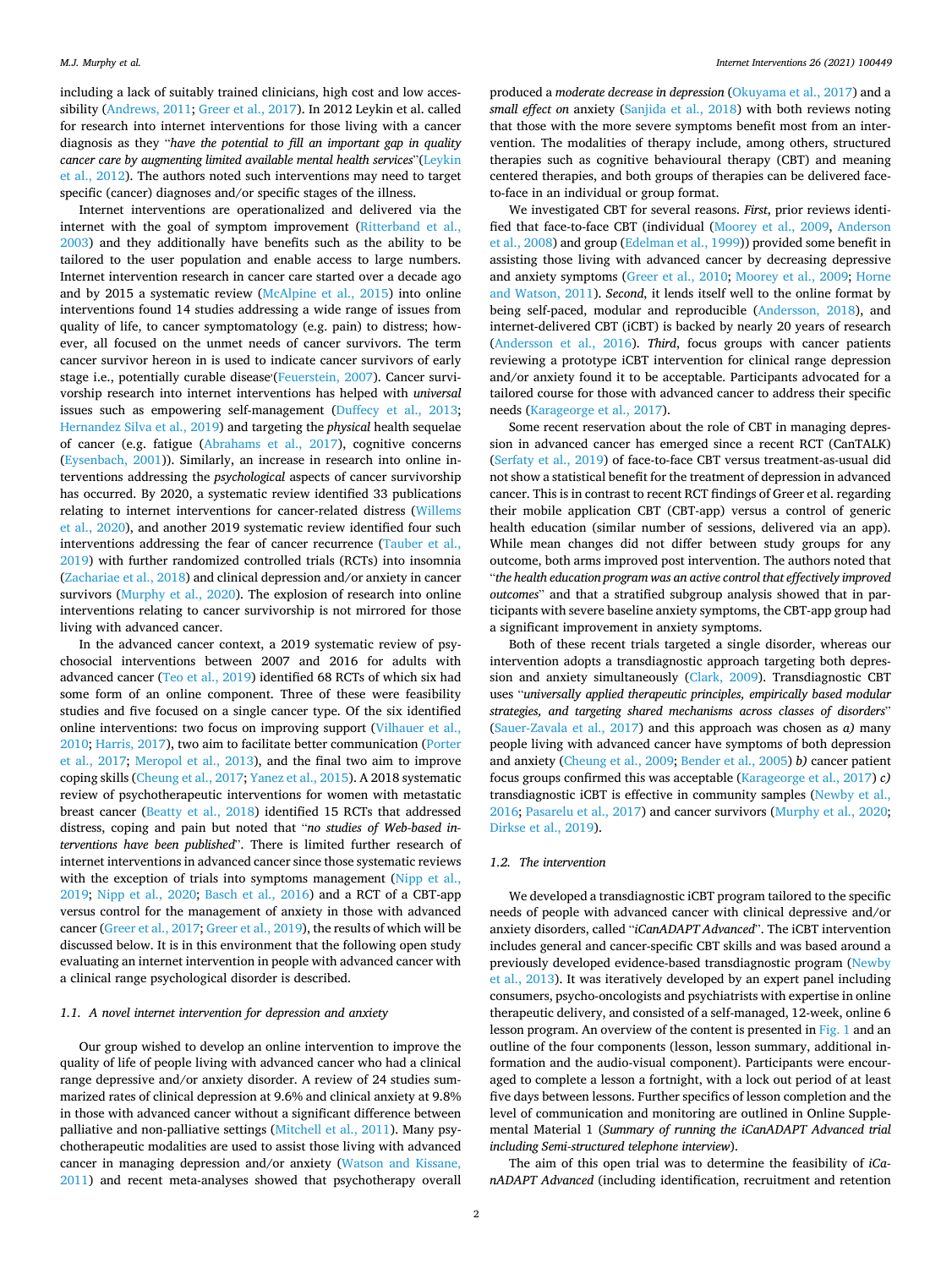## An overview of the six lessons

#### <span id="page-2-0"></span>*General information*

Introductory video. Basic sleep hygiene. Brief introduction to mindfulness. Finding cancer information and support.

#### Lesson 1 – *Learning about Depression & Anxiety*

Psycho-education about depression and anxiety, including their prevalence in cancer, psycho-education about the CBT cycle and the flight or fight response. Introduction to rumination and worry and good sleep hygiene. Skills of relaxation and progressive muscle relaxation. Goal setting introduced.

Lesson 2 – *Adjusting to Change*

Assessment of one's personal values and goals. Overview of adjusting to physical change and the need to pace physical activity. Examples of physical health symptoms exacerbating emotional health problems. The use of CBT to tackle the impact of physical health (and/or treatment) symptoms on emotional wellbeing. Activity and physical symptom monitoring diary.

#### Lesson 3 – *Identifying and Tackling Thoughts*

Key cognitive therapy skills including cognitive monitoring, recognising distorted cognitive styles, and later cognitive restructuring. Examples of each skill in use. Use of benefit finding and shifting attention from rumination and worry including examples of worry-free zones. Related worksheets.

#### Lesson 4 – *Tackling Unhelpful Behaviours*

Key behavioural activation skills including tackling the low activity cycle, daily activity scheduling and the role of physical activity. Additional skills relating to structured problem solving and assertive communication skills. List of pleasant activities and resource on 'scanxiety'.

#### Lesson 5 – *Facing your fears*

Introduction to avoidance and the rationale for combatting avoidance using graded exposure and exposure stepladders. Examples of confronting avoidance (both in cancer management and communication settings) are intertwined. Exposure stepladders and behavioural experiment sheets are provided.

#### Lesson 6 – *Maintaining your skills*

Identifying problems and related solution. Relapse prevention planning and an overview of the skills learned. Production of a relapse prevention plan.

## Fig. 1. An overview of the six lessons.

of participants, and iCBT completion), acceptability (including perceived skill-development, feedback, and side-effects), and potential efficacy in reducing main targeted symptoms (depression and anxiety) and general distress levels, and improving physical, social, and emotional functioning. Finally, we wished to identify possible modifications needed for a subsequent randomized controlled trial. Mixed quantitative and qualitative methods were used as described next.

## **2. Methods**

## *2.1. Participants*

Eligibility criteria for inclusion were: *oncological* - any cancer type, advanced stage disease (similar to the NCI definition [\(NCI, 2020](#page-8-0)), selfreport of current or past metastatic spread, with clarification on clinical interview that the cancer is unlikely to be cured or controlled with treatment), cancer diagnosis *>* 6 weeks prior (to exclude initial distress); *psychological* - met diagnostic criteria of at least one Diagnostic and Statistical Manual of Mental Disorders (DSM)-5 disorder on clinical interview using the Anxiety Disorders Interview Schedule for DSM-5 (ADIS) for Major Depressive Disorder (MDE), Generalised Anxiety Disorder (GAD), Panic Disorder, Agoraphobia and/or Adjustment Disorder, no active suicidality; *general* – adult, fluent English, resident in Australia, access to a computer/printer, provision of name, phone number and address, provision of name and details of general practitioner.

Exclusion criteria were: *oncological* – currently hospitalized, primary brain cancer (due to potential pre-existing cognitive changes), Eastern Cooperative Oncology Group (ECOG) performance status of *>*2; *psychological* – active alcohol misuse (as per Alcohol Use Disorders Identification Test Consumption (AUDIT-C) questions and clinical interview), undergoing recent/current CBT, current/ past diagnosis of schizophrenia or bipolar disorder, currently taking antipsychotic medications, frequent suicidality (indicated by a score of *>*2 on item 9 Beck Depression Inventory-II (BDI-II).

## *2.2. Design and procedures*

A pre-post open trial of iCBT over 12 weeks was conducted. Patients self-referred to the trial across 2017. Local hospital recruitment via posters and staff education was supplemented by Facebook advertising and approaching a state-wide cancer research database [\(www.register4.](http://www.register4.org.au)  [org.au](http://www.register4.org.au)). Applicants were screened via an online questionnaire and required a minimum Hospital Anxiety and Depression Scale (HADS)- Total score of ≥6 (identified as suitable for screening in a cancer population)([Mitchell et al., 2010;](#page-8-0) [Singer et al., 2009](#page-9-0)) to proceed to telephone interview to assess eligibility.

On confirmation of eligibility, participants were given a link to the online *iCanADAPT Advanced* site which linked them to an online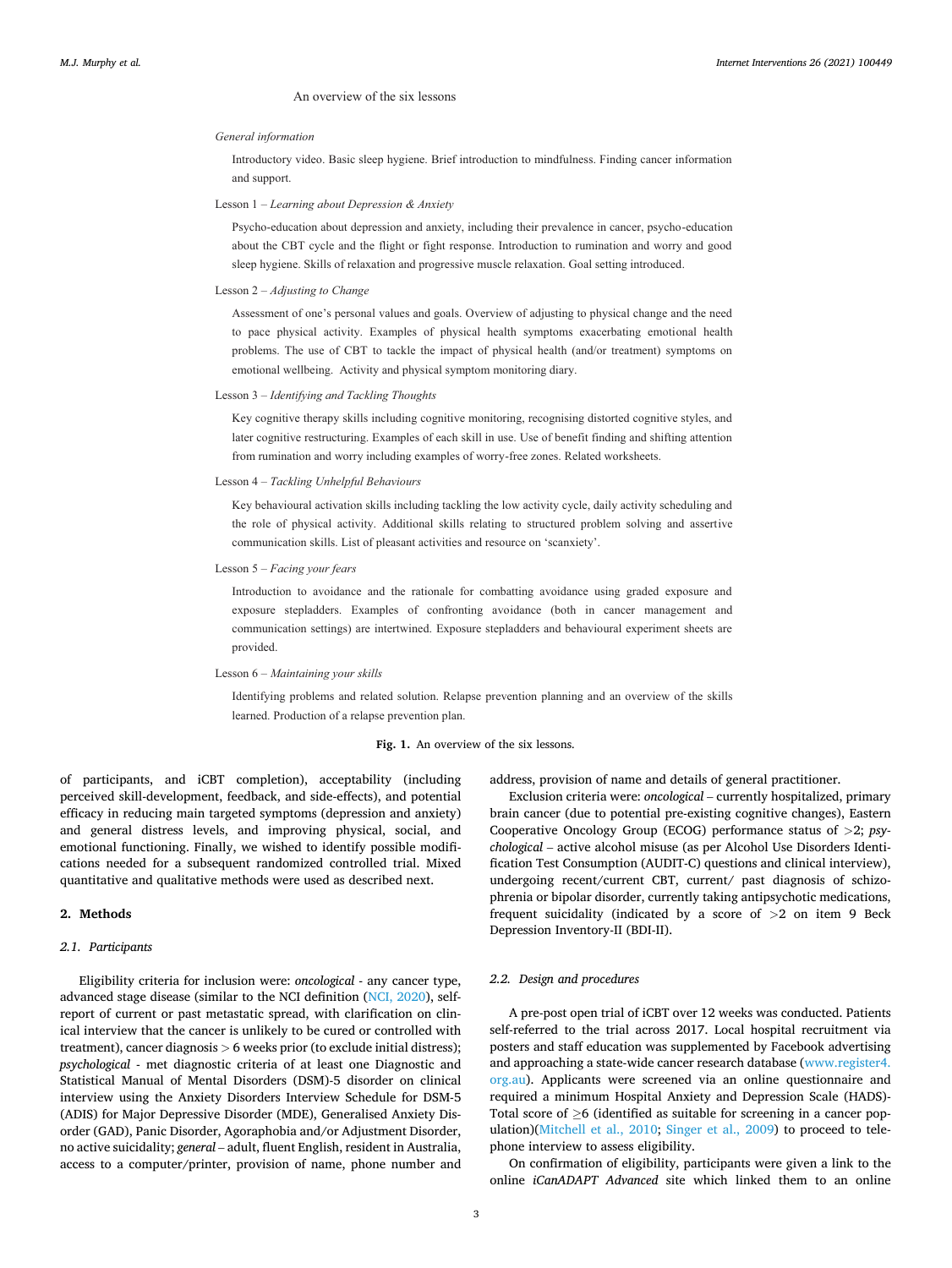<span id="page-3-0"></span>research portal [\(virtualclinic.org.au](http://virtualclinic.org.au)) where electronic informed consent was obtained. They then completed baseline data collection and commenced the therapeutic intervention. Each participant completed the same measures four times, at pre-intervention (i.e. baseline), midpoint, post-intervention and 3-month follow-up. A semi-structured qualitative phone interview was undertaken at the 3-month follow-up.

## *2.3. Assessments*

Feasibility was assessed for by identification of appropriate participants, determination of eligibility, recruitment, and retention rates. Acceptability was assessed via communication from participants across the trial, the qualitative phone interview (see interview schedule in Online Supplemental Material 1 (*Summary of running the iCanADAPT Advanced trial including Semi-structured telephone interview*) and completion post-intervention of the Treatment Credibility/ Expectancy Questionnaire (CEQ) ([Devilly and Borkovec, 2000](#page-8-0)). Potential efficacy was assessed by reviewing longitudinal quantitative data from the: *i)* Hospital Anxiety and Depression Scale Total Score (HADS-T) and two subscales, Anxiety (HADS-A) and Depression (HADS-D), *ii)* Kessler-10 Psychological Distress Scale (K10) and, *iii)* Functional Assessment of Cancer Therapy-General Version (FACT-G QOL) with four subscales, Physical well-being (PWB), Social well-being (SWB), Emotional wellbeing (EWB) and Functional well-being (FWB). Participants additionally completed a Kessler-10 (K-10) Psychological Distress Scale before each lesson to monitor progress and distress levels.

#### *2.4. Sample size*

The planned sample size was 30 allowing for attrition. This study will inform the sample size for any future RCT ([Leon et al., 2011](#page-8-0)).

## *2.5. Data and statistical analysis*

Qualitative data were analysed using Framework Analysis ([Gale](#page-8-0)  [et al., 2013](#page-8-0)). Within group effect sizes (Hedges *g*) were calculated to measure effect size for the pre to post-intervention change on all outcome measures for the overall group. Upon identification of two subgroups (described below i.e. cancer remaining stable versus cancer progressing), exploratory quantitative analysis were undertaken with significance testing of group differences on demographic data and preintervention measurements conducted using independent sample *t*-test and χ2 for categorical data. Significant effects were followed up with pairwise comparisons comparing mean baseline to mean postintervention (or follow-up) scores.

## *2.6. Ethics and registration*

Prospectively registration on the Australian New Zealand Clinical Trials Registry: ACTRN12616001645448 ([www.anzctr.org.au](http://www.anzctr.org.au)). Ethical approval via the National Human Research Ethics Committees (HREC), Australia.

## **3. Results**

## *3.1. Participant flow*

Participants came from each of the three recruitment strategies, with 15 (56%) coming through Facebook, and equal numbers from local recruitment and the research database ( $n = 6$ , 22% each). Fig. 2 outlines participant adherence. The vast majority (*n* = 53, 96%) of applicants proceeded to telephone interview to determine eligibility; 31 (58%) of those were found eligible and given access to the iCBT intervention. Four participants later formally withdrew. The 27 participants completed an average of 4.1 lessons per participant. Seven (26%) participants completed none, one or two lessons, while 16 (59%) completed five or



**Fig. 2.** Participant recruitment and adherence.

six lessons. More participants completed the qualitative phone interview  $(n = 19, 70\%)$  than the online questionnaires  $(n = 16, 59\%)$  at the 3month follow-up assessment.

## *3.2. Emergence of two groups (Cancer stable and Progression of cancer)*

Patients could volunteer to inform the research group of any new matters including physical health concerns via email or completion of a lesson. Two groups, unexpectantly, emerged across the study. At different time-points a group of participants informed the researchers that they experienced disease progression i.e. the participant themselves, or their family member, reported that the cancer *"continued to grow or spread"* ([N. C. I., 2020\)](#page-8-0) i.e. the "*Progression*" group. The research team became aware of at least one confirmed death via contact from a family member. If no information regarding cancer status occurred throughout the trial, then the participant was considered to have stable cancer illness "*Stable*" group. Of 27 participants, 13 had *Progression* and 14 were *Stable*. The *Progression* and *Stable* subgroups averaged 3.2 and 4.9 lessons, respectively. The *Stable* subgroup adherence was 10/14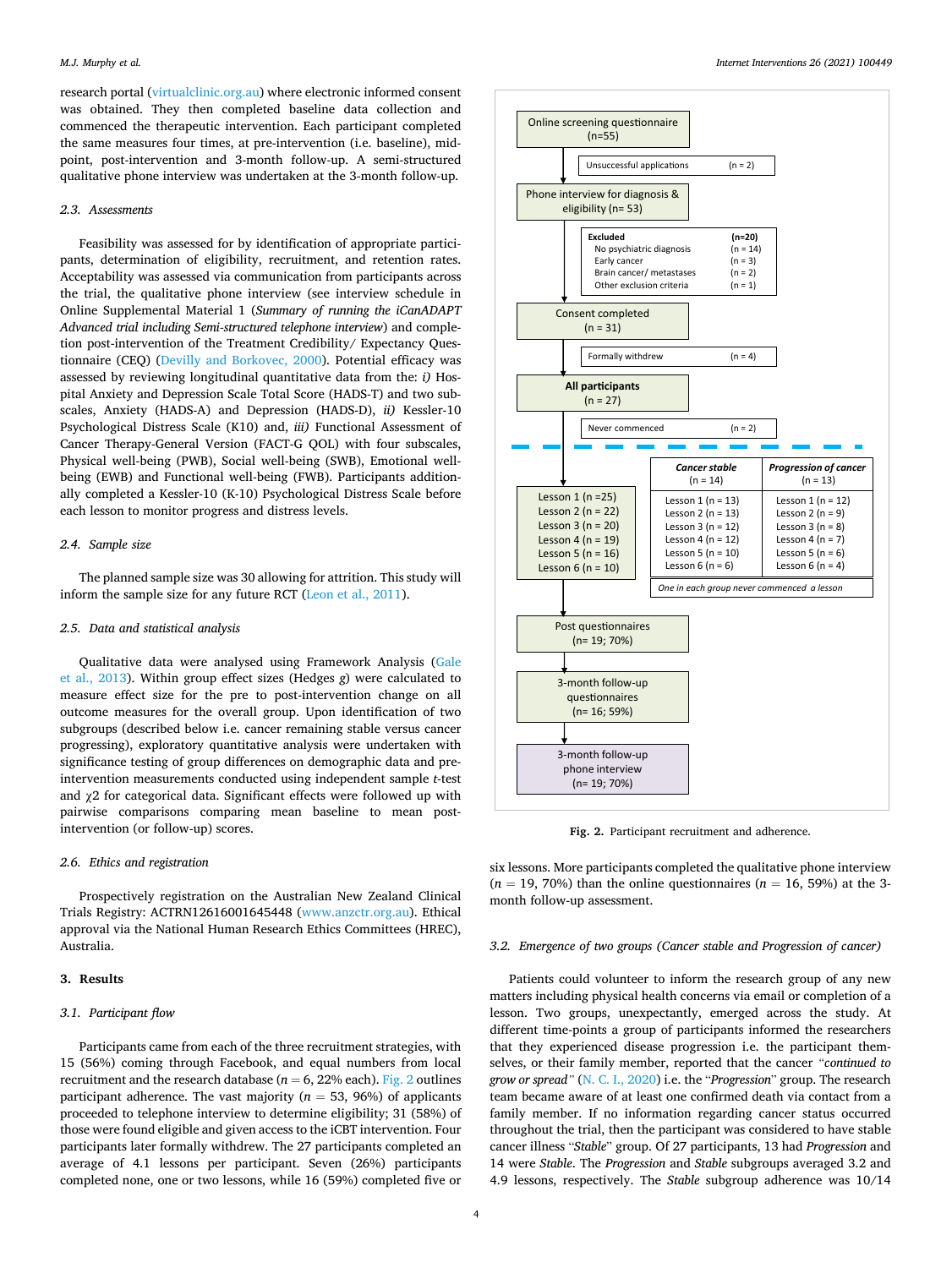(71%) completing 5-6 of the lessons, versus 6/13 (46%) for the *Progression* subgroup (see [Fig. 2](#page-3-0)). At the three-month follow-up, some participants in the *Progression* subgroup chose to undertake only the phone interview, reporting physical/ emotional symptoms (fatigue, poor concentration etc.) as reasons for non-completion of the online *Internet Interventions 26 (2021) 100449*

questionnaires.

## *3.3. Demographics, clinical characteristics and baseline measures*

Table 1 outlines Demographics, Clinical Characteristics and Baseline

**Table 1** 

|  | Demographics, characteristics and baseline measures. |  |  |  |
|--|------------------------------------------------------|--|--|--|
|--|------------------------------------------------------|--|--|--|

|                                                                | $N = 27$ | $\%$     |       |
|----------------------------------------------------------------|----------|----------|-------|
| Demographics                                                   |          |          |       |
| Female                                                         | 26       | 96       |       |
| <b>Marital</b> status                                          |          |          |       |
| Married/De-Facto                                               | 20       | 74       |       |
| Other                                                          | 7        | 26       |       |
| Education                                                      |          |          |       |
| High-school/certificate                                        | 13       | 48       |       |
| $\geq$ University degree                                       | 14       | 52       |       |
| Employment                                                     |          |          |       |
| Paid work                                                      | 11       | 41       |       |
| Unemployed                                                     | 3        | 11       |       |
| Retired                                                        | 8        | 30       |       |
| Disability support                                             | 5        | 19       |       |
| Australian born                                                | 19       | 70       |       |
| Living rural<br>Have children                                  | 10<br>25 | 37<br>93 |       |
| Heard about trial                                              |          |          |       |
| Facebook/online                                                | 15       | 56       |       |
| Word of mouth/local                                            | 6        | 22       |       |
| Research database                                              | 6        | 22       |       |
| Age, years                                                     |          |          |       |
| Mean                                                           | 56.04    |          |       |
| <b>SD</b>                                                      | 10.12    |          |       |
| <b>Cancer factors</b>                                          |          |          |       |
| Time since metastatic cancer diagnosis (de novo or recurrence) |          |          |       |
| $<$ 1 year                                                     | 9        | 35       |       |
| $1-5$ years                                                    | 12       | 45       |       |
| $>5$ years                                                     | 6        | 19       |       |
| Breast vs non breast cancer                                    |          |          |       |
| Breast cancer                                                  | 15       | 56       |       |
| Non breast cancer                                              | 12       | 44       |       |
| De novo vs recurrent metastatic disease                        |          |          |       |
| De novo                                                        | 14       | 52       |       |
| Recurrent                                                      | 13       | 48       |       |
| Cancer treatments (past/present)                               |          |          |       |
| Surgery                                                        | 19       | 70       |       |
| Chemotherapy                                                   | 26       | 96       |       |
| Radiotherapy                                                   | 17       | 63       |       |
| Hormonal therapy                                               | 15       | 56       |       |
| Mental health factors                                          |          |          |       |
|                                                                | $N = 27$ |          | $\%$  |
| DSM diagnosis                                                  |          |          |       |
| Major depressive disorder                                      | 16       |          | 59    |
| Generalised anxiety disorder                                   | 22       |          | 81    |
| Panic disorder                                                 | 4        |          | 15    |
| Agoraphobia                                                    | 6        |          | 22    |
| Depression/anxiety before cancer                               | 16       |          | 59    |
| Mental health treatments (past/present)                        |          |          |       |
| Antidepressant medications                                     | 15       |          | 56    |
| Exposure to non-CBT therapy                                    | 21       |          | 78    |
| Baseline measures (pre-questionaires)                          | Overall  |          |       |
|                                                                | М        |          | SD    |
| <b>HADS-Total</b>                                              | 19.20    |          | 6.18  |
| HADS-Anxiety subscale                                          | 10.92    |          | 3.19  |
| HADS-Depression subscale                                       | 8.28     |          | 4.30  |
| K-10                                                           | 26.76    |          | 6.56  |
| FACT-G ( <sup>+</sup> positive scales)                         | 52.52    |          | 12.99 |

HADS - Hospital Anxiety and Depression Scale.

K-10 - Kessler-10 Psychological Distress Scale.

FACT-G - Functional Assessment of Cancer Therapy – General.

 $+=$  positive scale.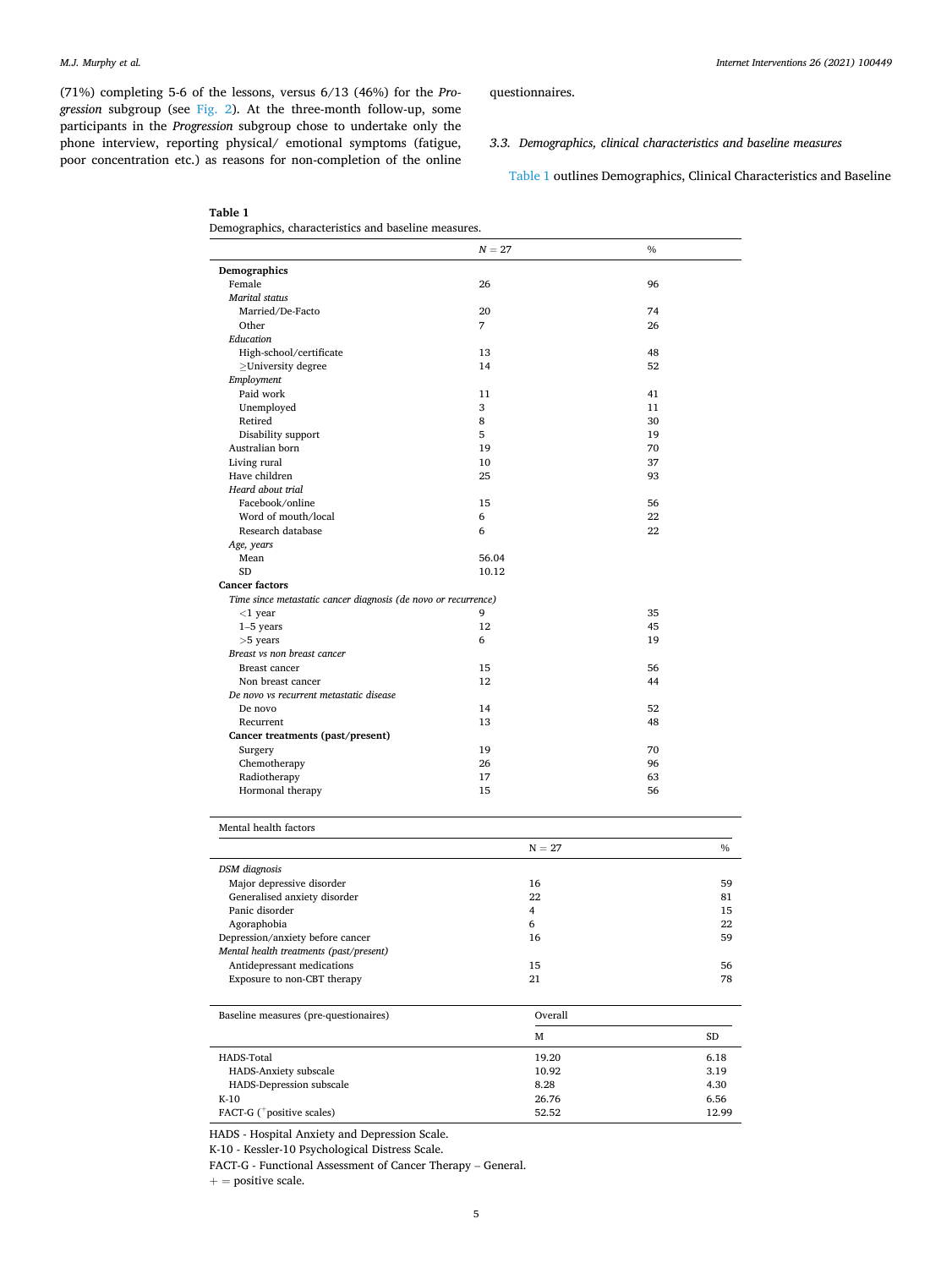measures. All of the participants except one were female, and the mean age was 56 years. Most participants had breast cancer (*n* = 15, 56%) and were 1-5 years post diagnosis ( $n = 12, 45%$ ). The remaining participants reported cancer diagnoses of gynecological (*n* = 5), gastrointestinal (*n* = 3), lung  $(n = 2)$ , haematological malignancy  $(n = 1)$  and carcinoma of unknown origin  $(n = 1)$ . The most common DSM-5 diagnosis was generalised anxiety disorder (GAD)  $(n = 22; 81%)$  and the average number of mental health diagnoses was 1.8 (range 1–3).

Overall the baseline HADS-Total mean  $19.20$  ( $SD = 6.18$ ) was high, as compared to a non-clinical Australian community sample mean 9.82  $(SD = 5.98)$  [\(Crawford et al., 2001\)](#page-8-0). Similarly, the mean scores of the two HADS subscales were higher than measures from a German cancer clinic screening study i.e. HADS-Anxiety subscale mean 10.92 (*SD* = 3.19) is higher than a) general population  $4.74$  ( $SD = 3.26$ ), b) cancer patient (all stages) mean 7.19 (*SD* = 4.15), c) stage 4 cancer patient female mean 8.3 (*SD* = 4.5). HADS-Depression subscale mean 8.28 (*SD*  = 4.30) versus a) general population 4.68 (*SD* = 3.83), b) cancer patient cohort (all stages) mean  $6.44$  ( $SD = 4.45$ ), c) stage 4 cancer patient female mean 7.6  $(SD = 5.1)$  [\(Hinz et al., 2010\)](#page-8-0). The K-10 mean scores  $(26.76 \,(SD = 6.56))$  were high, as compared to Australian community samples K-10 mean scores of people a) without any a physical/ mental disorder 13.2 ( $SD = 0.1$ ), b) with any physical health condition 15.0 ( $SD$ )  $= 0.1$ ), c) with an anxiety disorder 19.8 ( $SD = 0.3$ ), d) with an affective disorder  $23.2$  ( $SD = 0.5$ ) [\(Slade et al., 2011\)](#page-9-0). And lastly, the FACT-G Total (52.5  $SD = 13$ ) was lower than normative reference of a) the general American population 80.1 ( $SD = 18.1$ ) b) a large heterogeneous sample of adult cancer patients  $80.9$  (SD = 17.0) [\(Brucker et al., 2005](#page-8-0)).

There were no statistically significant demographic and/or clinical characteristics that distinguished the *Stable* and *Progression* subgroups at baseline (see Supplement 2)*.* At baseline the *Progression* subgroup reported a lower quality of life versus the *Stable* Group (FACT-G Total (*Stable* = 57.14 (*SD* = 7.78) versus *Progression* = 46.64 (*SD* = 16.1), *p* = 0.042).

#### *3.4. Qualitative results on intervention acceptability*

The data from both the phone interviews and communication from participants across the running of the trial are presented following framework analysis in Table 2 *Acceptability of the intervention*. Five overarching themes are related to: *i)* Aspects regarding the current online delivery, identifying advantages (e.g. accessible, privacy) and problems (e.g. memory and concentration problems). *ii)* Suggestions regarding any future delivery of such an intervention. Within this theme, most participants requested more time and to have more relevant patient stories. However, there were mixed views on the inclusion of existential material (i.e., end-of-life/ spiritual aspects) in any future version with nine participants seeing this as a positive future development, six being neutral or unsure on the matter, with four seeing such an addition as negative. *iii)* Validation of CBT skills, including psychoeducation *iv)* Positive behaviour changes, including accessing help and improved engagement *v)* Generation of negative emotional states, with some participants continuing and some stopping the intervention. Overall, many participants noted utility of skills gained, reported positive behaviour changes, and valued internet delivery. However, some found the intervention upsetting, too pressured, and that symptoms interfered with the required concentration.

#### *3.5. Treatment satisfaction*

Following completion of the online intervention, participants rated an average positive satisfaction level of 4.3 ( $n = 19$ , range 3-5) on the 5point Likert rating scale to the question "*Overall, how satisfied are you with the Program*?" ([Devilly and Borkovec, 2000\)](#page-8-0). Satisfaction scores were similar in each group (*Stable* (4.3, range 4-5) and *Progression* (4.4, range 3-5).

#### **Table 2**

| Acceptability of the intervention. |  |  |  |
|------------------------------------|--|--|--|
|------------------------------------|--|--|--|

| eceptability of the intervention.                                |                                                                                 |
|------------------------------------------------------------------|---------------------------------------------------------------------------------|
| Aspects of intervention                                          | Participant statements                                                          |
| Aspects regarding the current online delivery                    |                                                                                 |
| Benefits of internet modality                                    |                                                                                 |
| Own pace                                                         | " do it on my own whenever suited".                                             |
| Can revisit                                                      | "Living rural and no support groups It was                                      |
| Privacy                                                          | somewhere to go to get help".                                                   |
| Ease of use                                                      | " go back and look at the different                                             |
|                                                                  | activities and lessons".                                                        |
|                                                                  | " good to be able to be online and not                                          |
| Problems with internet modality                                  | have to talk to anybody".                                                       |
| Chemo-brain                                                      | " read things a couple of times                                                 |
| Cancer progression                                               | (sometimes) because my brain is a bit                                           |
| Medication                                                       | dulled". Later "(physically) unwell and I                                       |
|                                                                  | felt bad, but it was hard to concentrate".                                      |
|                                                                  | " printed copies some of the drugs I am                                         |
|                                                                  | on effect my memory".                                                           |
| Comic format                                                     |                                                                                 |
| Pros                                                             | ''I'm quite a visual person so the                                              |
| Cons                                                             | illustrations were good".                                                       |
|                                                                  | "Despite me moaning about the cartoons, I                                       |
|                                                                  | thought it was very easy to follow and I                                        |
|                                                                  | thought it was pretty good".                                                    |
| Aspects regarding any future delivery (possible change)          |                                                                                 |
| Timing between lessons                                           |                                                                                 |
| Need more time                                                   | "I didn't have enough time it would be                                          |
| Overall 48% (10/21)                                              | nice if there was that bit longer".                                             |
| Stable 50% (6/12)                                                | "A little bit longer the pressure  having                                       |
| Progression 44% $(4/9)$<br>Number of characters                  | a negative effect  I wanted to finish it".                                      |
| Positive regard                                                  | "The woman with breast cancer was really                                        |
| <b>Understand limitations</b>                                    | appropriate I could recognise it very                                           |
|                                                                  | easily".                                                                        |
|                                                                  | "I don't think it is necessary to change the                                    |
|                                                                  | characters as I understood from the                                             |
|                                                                  | narrative of the characters the point that                                      |
|                                                                  | was being made and was happy to take                                            |
|                                                                  | what I needed".                                                                 |
| Need <i>more</i> characters                                      | " would be nice to have another example                                         |
| Stable 58% (7/12)                                                | someone living with metastatic cancer for                                       |
| Progression 22% (2/9)                                            | a number of years".                                                             |
|                                                                  | " third person to cover singles couples                                         |
|                                                                  | without the children and/or families".                                          |
| Possible inclusion of existential themes (end-of-life/spiritual) |                                                                                 |
| Positive (9)                                                     | " very important would be appropriate"                                          |
| Neutral (6)<br>Negative (4)                                      | "very few opportunities to put it out in                                        |
|                                                                  | open".<br>"It would depend on how much in depth you                             |
|                                                                  | want to go with it" "so that no-one was                                         |
|                                                                  | turned away".                                                                   |
|                                                                  | "Too much to deal with"                                                         |
| Validation of CBT skills                                         |                                                                                 |
| Core CBT                                                         |                                                                                 |
| Education & normalisation                                        | "I didn't realise I was anxious showed me                                       |
|                                                                  | I am not alone more accepting of myself'.                                       |
|                                                                  | "There were people outside of my four walls                                     |
|                                                                  | who understood what it's like to be this way                                    |
|                                                                  | and that there are answers".                                                    |
| Relaxation & meditation                                          | "I am sleeping better. When I do wake and                                       |
|                                                                  | start worrying about things I focus on deep                                     |
|                                                                  | breathing and most often I go straight back                                     |
|                                                                  | to sleep. Very happy".                                                          |
|                                                                  | " breathing exercises helpful. Did it on                                        |
|                                                                  | the bus on the way to the Ca"                                                   |
| Cognitive skills including<br>thought challenging                | " most like the analysing your thoughts"                                        |
|                                                                  | "put yourself in front of a judge".<br>"By using the proformas to write down my |
|                                                                  | feelings and behaviours  helped me to                                           |
|                                                                  | understand my feelings and work through                                         |
|                                                                  | the negative thoughts".                                                         |
| Behavioural skills including                                     | "Boom and bust cycle program is giving                                          |
| planning, pacing & activation                                    | me permission to tackle this which is                                           |
|                                                                  | somehow very important".                                                        |
|                                                                  | "Exercise definitely helps lift me".                                            |
| Tailored CBT                                                     |                                                                                 |

(*continued on next page*)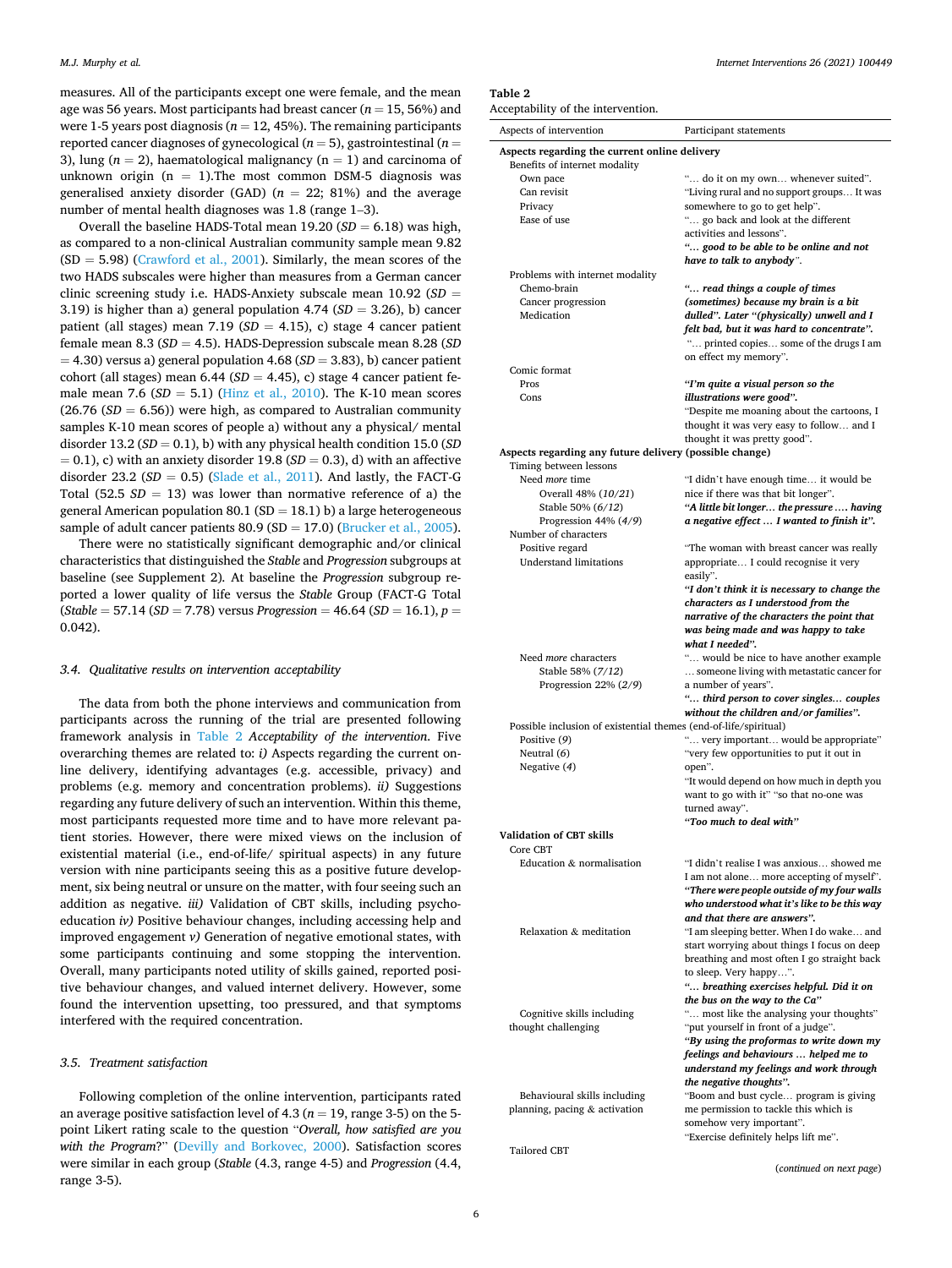#### **Table 2** (*continued* )

| Aspects of intervention                                                                                                                | Participant statements                                                                                                                                                                                                                                                                                                                                                                                                                                                     |
|----------------------------------------------------------------------------------------------------------------------------------------|----------------------------------------------------------------------------------------------------------------------------------------------------------------------------------------------------------------------------------------------------------------------------------------------------------------------------------------------------------------------------------------------------------------------------------------------------------------------------|
| Scanxiety<br>Tailoring to (advanced) cancer                                                                                            | "I liked the lesson on scan anxiety as I suffer<br>from this quite badly".<br>" did also help reduce the anxiety when it<br>came to scans".<br>"It wasn't just mental health, it knew that<br>you had cancer".<br>" like(d) reading of someone else going<br>through similar experiences to my own,<br>because there are a lot of people that have<br>early breast cancer and I find  my<br>experience is completely different".                                           |
| Positive behaviour changes<br>Accessing face-to-face counseling                                                                        |                                                                                                                                                                                                                                                                                                                                                                                                                                                                            |
| 6 participants                                                                                                                         | "I saw a psychologist yesterday", attributes<br>this positively to the course "Doing it, I then<br>decided that I would go to a counsellor",<br>wished to talk to someone about "mortality<br>issues".<br>"I have contacted a (palliative care)<br>counsellor which I believe is a forward step.<br>I was trying to do it all alone".                                                                                                                                      |
| Improved engagement with clinicians and family                                                                                         |                                                                                                                                                                                                                                                                                                                                                                                                                                                                            |
| 8 participants<br>3: regarding health care<br>5: regarding family                                                                      | "It made me a little bit more assertive if I<br>was feeling they weren't helping me, I<br>would explain why I needed it".<br>"I'm less nervous about ringing up (health<br>professionals). Coughing up blood in the<br>past I would have just kept quiet allowed<br>me to ring the nurse practitioner". "I'm not<br>as embarrassed".                                                                                                                                       |
| Generation of negative emotions                                                                                                        |                                                                                                                                                                                                                                                                                                                                                                                                                                                                            |
| Negative emotions, continued with intervention<br>6 participants<br>1: regarding health care<br>3: regarding family<br>2: guilt/burden | "I found myself feeling very anxious when I<br>read Chris's section because it reflected<br>some of what I was feeling".<br>"at times it was hard to continue because it<br>brought up issues I hadn't been aware of,<br>but in the long run I needed to know so I<br>could deal with them" "(confronting) in a<br>good way because it made me aware of how<br>I was feeling and I was unaware of it prior<br>to that, like it actually triggered me, and I<br>got upset". |
| Negative emotions, ceased accessing the intervention                                                                                   |                                                                                                                                                                                                                                                                                                                                                                                                                                                                            |
| 3 participants<br>1: anxiety<br>1: confronting<br>1: guilt                                                                             | Ceased after Lesson 2 - "I have become a<br>little more anxious as I focus on the<br>materials".<br>Ceased after Lesson 2 "I'm finding the ideas<br>challenging" Later "I felt very guilty so I<br>just avoided it"                                                                                                                                                                                                                                                        |

Quotes in plain text:– cancer remained stable; Quotes in *bold italics*: cancer progressed.

#### *3.6. Pre- to post-intervention outcome measures and effect sizes*

Table 3 presents the means at baseline (pre) and post-intervention, and effect sizes for total scores on each of the outcome measures. In relation to the key outcome, depressive and anxious symptoms, in the overall group there was a large and significant within-group reduction between pre (baseline) and post-intervention for HADS-T (*g* = 1.84), with similar large and significant within-group reductions for both subscales (HADS-A  $g = 2.12$ ; HADS-D  $g = 1.14$ ). For the other measures, in the overall group there were large and significant within-group reductions for Total scores (K-10, *g* = 1.57; FACT-G Total, *g* = -1.38).

Supplement 3 gives results of each of the measures' pre-post total scores for the subgroups, *Stable*  $(n = 12)$  and *Progression*  $(n = 7)$ . The emergence of the subgroups was unplanned and so the quantitative results are exploratory: for the key-outcome, HADS-Total, a pre-post reduction was seen in both subgroups.

## **Table 3**

| Changes from baseline (pre) to post-intervention and 3-month follow-up (3mfu). |
|--------------------------------------------------------------------------------|
|--------------------------------------------------------------------------------|

| Baseline (pre-)<br>to post $(n = 19)$          | Pre-<br>intervention |           | Post-<br>intervention |           | Pre-post paired <i>t</i> -test |               |         |
|------------------------------------------------|----------------------|-----------|-----------------------|-----------|--------------------------------|---------------|---------|
|                                                | Mean                 | <b>SD</b> | Mean                  | <b>SD</b> | t                              | $p-$<br>value | g       |
| HADS-total                                     | 18.95                | 6.15      | 10.53                 | 5.41      | 5.66                           | 0.000         | 1.84    |
| <b>HADS-Anxiety</b><br>subscale                | 11.21                | 3.08      | 6.53                  | 3.08      | 6.53                           | 0.000         | 2.12    |
| HADS-<br>Depression<br>subscale                | 7.74                 | 4.36      | 4.00                  | 3.96      | 3.52                           | 0.002         | 1.14    |
| $K-10$                                         | 26.21                | 6.87      | 17.26                 | 5.66      | 4.85                           | 0.000         | 1.57    |
| FACT-G<br>$($ <sup>+</sup> positive<br>scales) | 53.21                | 13.74     | 69.74                 | 17.16     | $-4.25$                        | 0.000         | $-1.38$ |

| Baseline (pre) to<br>3-month follow-           | Pre-<br>intervention |           | 3mfu  |           | Pre-3mfu paired t-test |               |         |
|------------------------------------------------|----------------------|-----------|-------|-----------|------------------------|---------------|---------|
| $up(n = 16)$                                   | Mean                 | <b>SD</b> | Mean  | <b>SD</b> | t                      | $p-$<br>value | g       |
| HADS-total                                     | 17.94                | 5.58      | 10.69 | 4.82      | 5.70                   | 0.000         | 2.02    |
| <b>HADS-Anxiety</b><br>subscale                | 10.50                | 2.85      | 6.75  | 2.77      | 5.08                   | 0.000         | 1.79    |
| HADS-Depression<br>subscale                    | 7.44                 | 3.84      | 3.94  | 2.79      | 4.91                   | 0.000         | 1.74    |
| $K-10$                                         | 25.88                | 6.23      | 17.69 | 3.53      | 5.75                   | 0.000         | 2.03    |
| FACT-G<br>$($ <sup>+</sup> positive<br>scales) | 55.19                | 9.34      | 71.31 | 15.27     | $-4.99$                | 0.000         | $-1.76$ |

HADS - Hospital Anxiety and Depression Scale.

K-10 - Kessler-10 Psychological Distress Scale.

FACT-G - Functional Assessment of Cancer Therapy – General \* positive scale.  $+=$  positive scale.

## *3.7. Pre-intervention (baseline) to 3-month follow-up outcome measures and effect sizes*

Table 3 presents the means at baseline (pre) and 3-month-follow-up and effect sizes. Completed data sets for the overall group comprised  $n =$ 16. In relation to depression and anxiety, for the total group there was a large and significant within-group reduction between baseline and 3 month-follow-up for HADS-T (*g* = 2.02), with similar within-group reductions for both subscales (HADS-A  $g = 1.79$ ; HADS-D  $g = 1.74$ ). For the overall group there remained a large and significant within-group reduction for Total scores on each of the other measures (K-10, *g* = 2.03; FACT-G Total, *g* = -1.76).

Supplement 3 shows further data for the *Stable*  $(n = 12)$  and *Progression*  $(n = 4)$  subgroups. On exploratory analysis, there was a pre-post reduction for both the *Stable* subgroup and for the *Progression* subgroup.

#### *3.8. Clinician time spent contacting participants*

The clinician spent on average a total of 70 min (*SD* = 30) across the trial per participant on email and telephone contact (*Stable* = 64 min,  $SD = 25$ ; *Progression* = 71 min,  $SD = 34$ ). Clinician contact included personalised emails at set points to each participant (e.g., after lesson 1 & 2) and also replying to clinical queries. It did not include time spent setting up the automated prefilled emails nor the technical troubleshooting. Online Supplemental 1 *(Summary of running the iCanADAPT Advanced trial including Semi-structured telephone interview*) further outlines the timing and nature of the clinician contact.

## **4. Discussion**

This is the first trial of an internet intervention, in this case internet delivered cognitive behavioural therapy (iCBT), for clinical depression and/or anxiety in those with advanced cancer. It adds to the emerging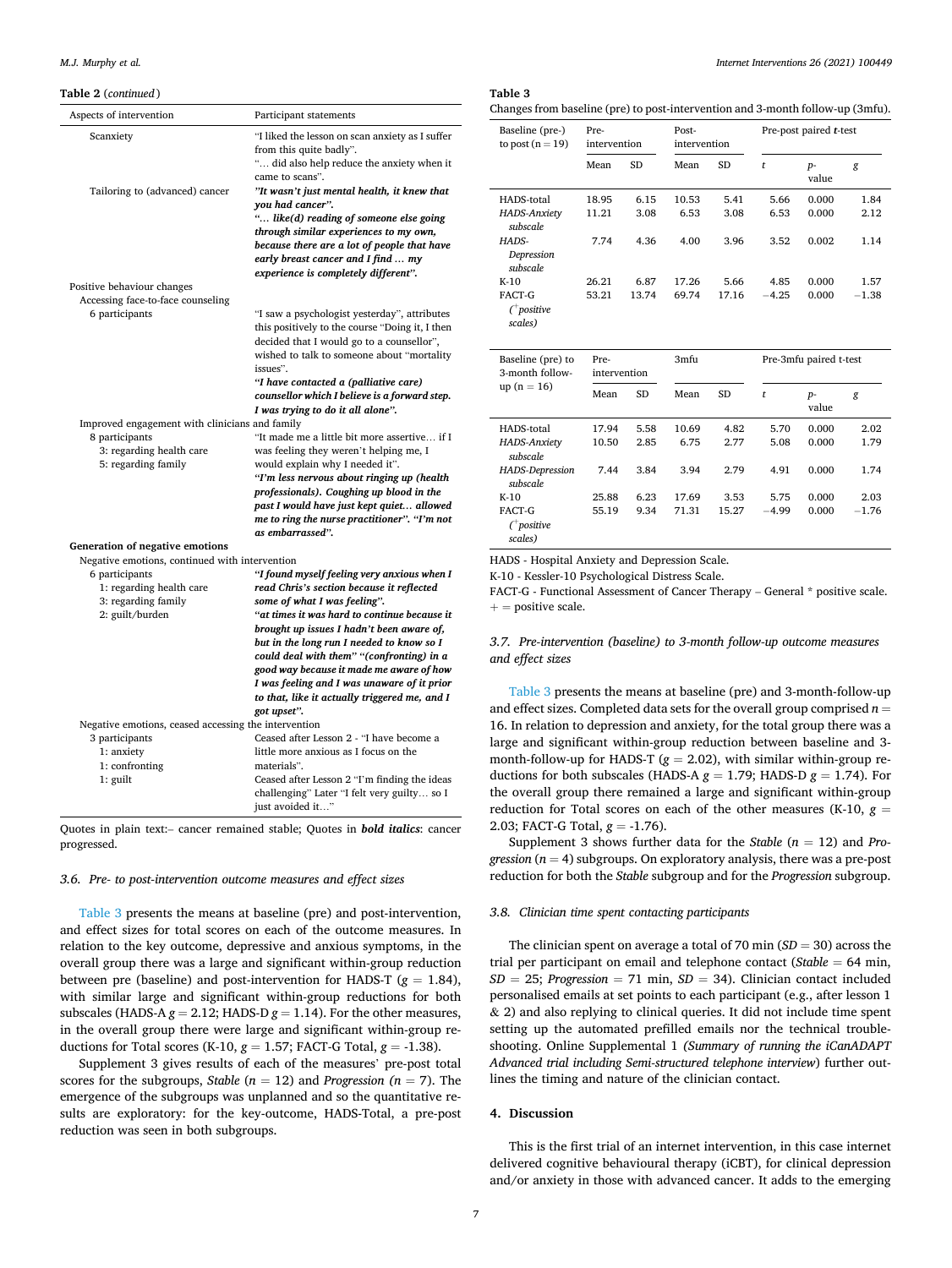literature base into the role of internet interventions in addressing the unmet psychosocial needs for those living with advanced cancer. The open trial demonstrated the feasibility of the online intervention with no major barriers to recruitment and participants engaging well in the trial. This is in keeping with two recent studies of women with metastatic breast cancer showing firstly, high rates of internet use ([Kemp et al.,](#page-8-0)  [2019\)](#page-8-0) and secondly, increasing comfort in accessing online support ([Kemp et al., 2018](#page-8-0)). The rates of progression of cancer were unexpected and may be accounted for by the heterogeneous mix of cancer types. While five-year cancer survival rates are improving overall there is a huge variation according to cancer type and stage ([Welfare, 2019\)](#page-9-0). No clinical baseline factors were identified that would predict progression and none of the participants on eligibility criteria were considered in a terminal phase of illness. Progression of disease was similarly reported as an influential factor in earlier trials for advanced cancer (e.g. group CBT for women with Stage IV breast cancer ([Edelman et al., 1999](#page-8-0))), and similarly in a recent study of 28 participants with various advanced cancer diagnoses who also noted progression and a death in a short time frame [\(Wells-Di Gregorio et al., 2019\)](#page-9-0). This was not noted however in a recent trial of a cognitive behaviour stress management intervention delivered via a tablet [\(Yanez et al., 2015\)](#page-9-0) in a group of patients with prostate cancer (Stage III and IV only), again indicating that the specifics of the cancer diagnosis and stage are important.

Many participants engaged with the intervention without any concerns. Participants who had a progression of disease completed fewer lessons than their counterparts with stable disease. The trial identified that some participants had difficulties (e.g. memory problems and fatigue) that interfered with using an online intervention. This makes clinical sense given the multitude of sequelae caused by cancer and its treatments. These findings need to be considered when developing any future online interventions for those with advanced cancer. Future internet interventions may wish to divide the mental burden and time needed at each key skills, even if this means increasing the number of lessons; similarly, they may wish to allow participants to choose when to access the next lesson i.e., allow participants to select their own timings that go parallel to physical health treatment schedules. This trial also allows the calculating of participant numbers for future trials; such future trials will gain further information on the most helpful aspects of the intervention in this particular population.

The *qualitative* data for iCBT obtained in this specific group of advanced cancer patients was favourable and the data obtained can be supplemented by the growing qualitative literature base in the general adult population ([Patel et al., 2020](#page-9-0)). Side-effects of CBT are increasingly being recognised [\(Schermuly-Haupt et al., 2018](#page-9-0)) and future trials should plan to formally capture their nature and frequency. However, the benefits seen in the *quantitative* measures are promising and the observed benefit persisted at the 3-month follow-up. Both sets of results show that transdiagnostic iCBT as a specific online intervention modality for the treatment of clinical depression and/or anxiety in future trials of internet interventions is reasonable. The general positive direction on all measures is in keeping with the changes seen in a RCT of transdiagnostic iCBT in cancer survivors with clinical depression and/or anxiety ([Murphy et al., 2020\)](#page-8-0). Moreover, the sample was more anxious than depressed with nearly all participants meeting the criteria for at least one anxiety disorder; this may be why the results are more in line with the recent randomized trial results of CBT-app for anxiety in advanced cancer ([Greer et al., 2019\)](#page-8-0) showing that both CBT and psychoeducation provided benefit, rather than the results of face-to-face CBT for depression in advanced cancer ([Serfaty et al., 2019\)](#page-9-0) which did not find a significant benefit for CBT over usual care. More in keeping with the transdiagnostic approach of this trial, a recent randomized trial  $(n = 28)$  evaluated a three-session face-to-face CBT-ACT (acceptancebased cognitive behavioural -acceptance and commitment therapy) intervention versus waitlist. The intervention targeted a cluster of symptoms (worry-insomnia-depression-fatigue); results showed that a brief psychosocial intervention in people with advanced cancer was

feasible and had preliminary efficacy [\(Wells-Di Gregorio et al., 2019\)](#page-9-0).

The authors are similarly aware of increasing interest in nonstructured therapies (such as dignity therapy [\(Li et al., 2019](#page-8-0))) for managing depressive and anxious symptomatology in those with advanced cancer. However, there are barriers in transforming many of the meaning-centred therapies into an online intervention. Less than half of the participants in this study were open to discussions of existential matters which is at the core of some therapies. For example, dignity therapy was first conceived to assist those facing existential distress matters, in terminally ill inpatients and those receiving homebased palliative care services ([Chochinov et al., 2005\)](#page-8-0). Another therapy modality that can improve quality of life of those living with advanced cancer is group Supportive Expressive Therapy [\(Kissane et al.,](#page-8-0)  [2007;](#page-8-0) [Spiegel et al., 2007](#page-9-0)); however, this does not easily translate to an online format.

Any future trial in the advanced cancer population may wish to continue to have clinician support as the satisfaction rates achieved were high with this model; this is in keeping with a recent systematic review found that guidance can be a favourable feature of internet interventions ([Baumeister et al., 2014\)](#page-8-0). Internet interventions are still novel in this population and so we would recommend that future studies make formal *direct* enquiries about participant physical health status at specific points (e.g., ask every month about concentration/ memory problem, and ask whether the participant had any changes to their physical health treatments etc.). This would allow future studies to better identify and/or address barriers to engagement. A limitation of our study was that we relied on participants volunteering physical and/or cognitive concerns in an *indirect* manner across the study; with a solitary direct enquiry at the 3-month follow-up about obstacles. A further limitation of this study is that it was an open trial, with no control group, and a small sample size, and so over-valuation of the results is unwise.

Given the findings of this study, and that CBT translates well into an online format, and that other therapeutic modalities may not suit such an online approach, a randomized controlled trial of transdiagnostic iCBT may be reasonable in this population in order to evaluate evidencebased methods of improving peoples living with advanced cancer with an online intervention.

## *4.1. Conclusion*

This study can inform future research and practice in e-mental health for people living with advanced cancer. The scalability of internet delivered psychotherapies, including iCBT, can ensure increased access to evidence-based therapy for many more cancer patients. This open trial shows that clinician supervised iCBT is feasible and acceptable for the management of clinical range depression and/or anxiety in those living with advanced cancer. However further development and research is warranted to better conceptualise the best methods of delivery in this clinical context.

Supplementary data to this article can be found online at [https://doi.](https://doi.org/10.1016/j.invent.2021.100449)  [org/10.1016/j.invent.2021.100449](https://doi.org/10.1016/j.invent.2021.100449).

## **Declaration of competing interest**

The authors declare no conflicts of interest. The views expressed herein are those of the authors and are not necessarily those of the Cancer Institute NSW.

#### **Acknowledgments**

This iCBT Program, iCanADAPT Advanced, was developed as part of the Anxiety and Depression Pathway (ADAPT) Program, led by the Psycho-oncology Cooperative Research Group (PoCoG). The ADAPT Program was supported by a Cancer Institute NSW competitive grant. Dr. Murphy was supported by a 2016 NSW Institute of Psychiatry Research Fellowship. Dr. Newby is supported by a Medical Research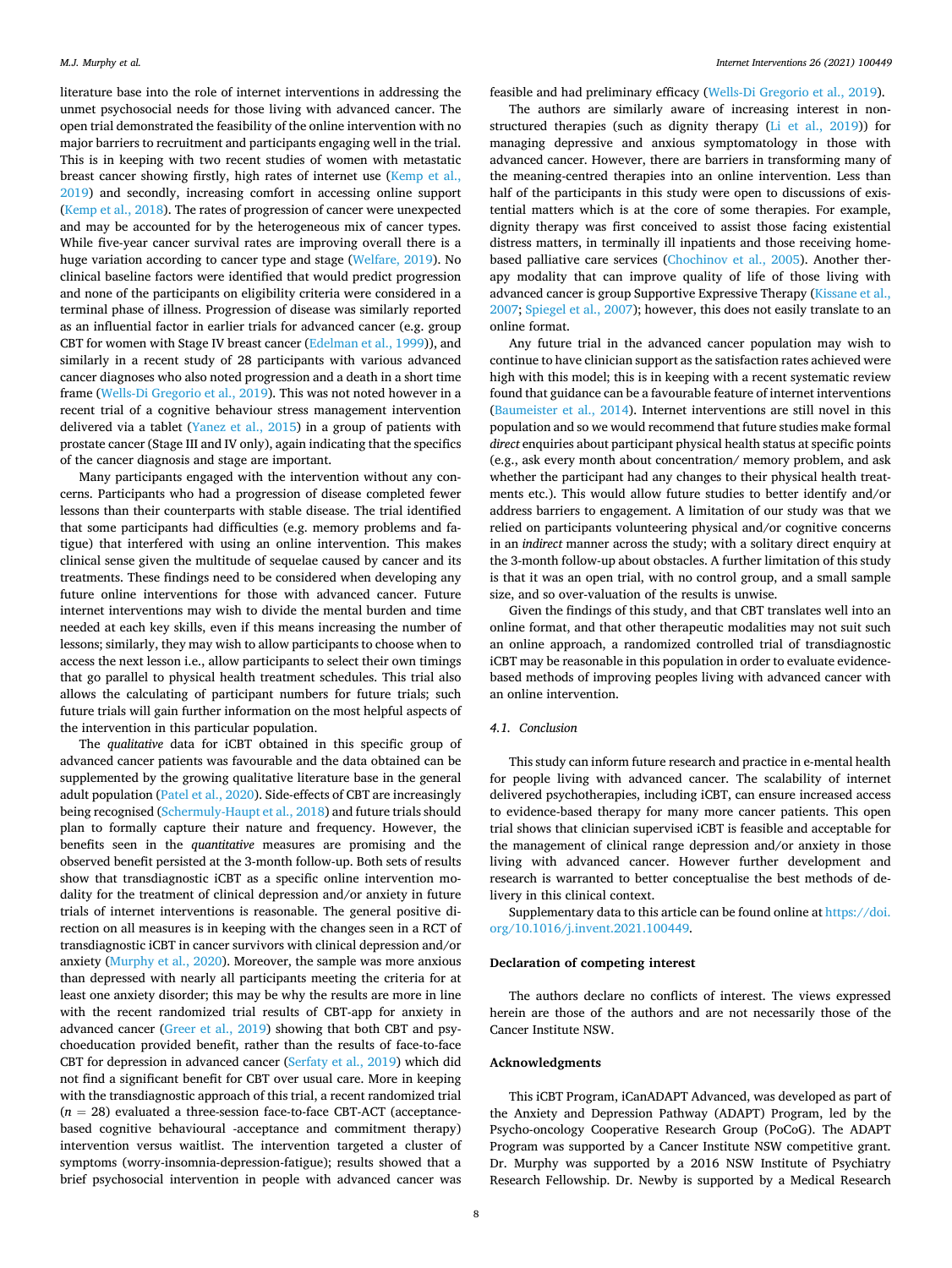<span id="page-8-0"></span>Future Fund Career Development Fellowship. Prof Butow is supported by an NHMRC Senior Principal Research Fellowship. This research was supported by Register4 through its members' participation in research and/or provision of samples and information. The authors would additionally like to acknowledge the commitment and contribution to this study of Dr. Melanie Price (1965–2018). Dr. Price was a respected member of the psycho-oncology and palliative care community in Australia for over 22 years. She was a tireless advocate for people affected by cancer, their families and psycho-oncology as a discipline.

#### **References**

- [Abrahams, H.J., Gielissen, M.F., Donders, R.R., Goedendorp, M.M., van der Wouw, A.J.,](http://refhub.elsevier.com/S2214-7829(21)00089-0/rf202108281955157359)  [Verhagen, C.A., Knoop, H., 2017. The efficacy of internet-based cognitive behavioral](http://refhub.elsevier.com/S2214-7829(21)00089-0/rf202108281955157359)  [therapy for severely fatigued survivors of breast cancer compared with care as usual:](http://refhub.elsevier.com/S2214-7829(21)00089-0/rf202108281955157359)  [a randomized controlled trial. Cancer 123, 3825](http://refhub.elsevier.com/S2214-7829(21)00089-0/rf202108281955157359)–3834.
- [Anderson, T., Watson, M., Davidson, R., 2008. The use of cognitive behavioural therapy](http://refhub.elsevier.com/S2214-7829(21)00089-0/rf202108282017366322)  [techniques for anxiety and depression in hospice patients: a feasibility study. Palliat.](http://refhub.elsevier.com/S2214-7829(21)00089-0/rf202108282017366322)  [Med. 22, 814](http://refhub.elsevier.com/S2214-7829(21)00089-0/rf202108282017366322)–821.
- [ANDERSSON, G., 2018. Internet interventions: past, present and future. Internet Interv.](http://refhub.elsevier.com/S2214-7829(21)00089-0/rf202108282010072636)  [12, 181](http://refhub.elsevier.com/S2214-7829(21)00089-0/rf202108282010072636)–188.
- [Andersson, G., Carlbring, P., Lindefors, N., 2016. History and Current Status of ICBT. In:](http://refhub.elsevier.com/S2214-7829(21)00089-0/rf202108282004061958)  [Lindefors, N., Andersson, G. \(Eds.\), Guided Internet-Based Treatments in Psychiatry.](http://refhub.elsevier.com/S2214-7829(21)00089-0/rf202108282004061958)  [Springer International Publishing, Cham](http://refhub.elsevier.com/S2214-7829(21)00089-0/rf202108282004061958).
- [Andrews, G., 2011. In: CBT'On Line'for Depression. Geriatric Medicine in General](http://refhub.elsevier.com/S2214-7829(21)00089-0/rf202108282010454371)  [Practice, 8, p. 30](http://refhub.elsevier.com/S2214-7829(21)00089-0/rf202108282010454371).
- [Basch, E., Deal, A.M., Kris, M.G., Scher, H.I., Hudis, C.A., Sabbatini, P., Rogak, L.,](http://refhub.elsevier.com/S2214-7829(21)00089-0/rf202108282004105005)  [Bennett, A.V., Dueck, A.C., Atkinson, T.M., 2016. Symptom monitoring with patient](http://refhub.elsevier.com/S2214-7829(21)00089-0/rf202108282004105005)[reported outcomes during routine cancer treatment: a randomized controlled trial.](http://refhub.elsevier.com/S2214-7829(21)00089-0/rf202108282004105005) [J. Clin. Oncol. 34, 557](http://refhub.elsevier.com/S2214-7829(21)00089-0/rf202108282004105005).
- [Baumeister, H., Reichler, L., Munzinger, M., Lin, J., 2014. The impact of guidance on](http://refhub.elsevier.com/S2214-7829(21)00089-0/rf202108282011008742)  [internet-based mental health interventions](http://refhub.elsevier.com/S2214-7829(21)00089-0/rf202108282011008742)—a systematic review. Internet Interv. 1, 205–[215](http://refhub.elsevier.com/S2214-7829(21)00089-0/rf202108282011008742).
- [Beatty, L., Kemp, E., Butow, P., Girgis, A., Schofield, P., Turner, J., Hulbert-Williams, N.](http://refhub.elsevier.com/S2214-7829(21)00089-0/rf202108282017376694)  [J., Levesque, J.V., Koczwara, B., 2018. A systematic review of psychotherapeutic](http://refhub.elsevier.com/S2214-7829(21)00089-0/rf202108282017376694)  [interventions for women with metastatic breast cancer: context matters. Psycho-](http://refhub.elsevier.com/S2214-7829(21)00089-0/rf202108282017376694)[Oncology 27, 34](http://refhub.elsevier.com/S2214-7829(21)00089-0/rf202108282017376694)–42.
- [Bender, C.M., Ergn, F.S., Rosenzweig, M.Q., Cohen, S.M., Sereika, S.M., 2005. Symptom](http://refhub.elsevier.com/S2214-7829(21)00089-0/rf202108282011322588)  [clusters in breast cancer across 3 phases of the disease. Cancer Nurs. 28, 219](http://refhub.elsevier.com/S2214-7829(21)00089-0/rf202108282011322588)–225.
- [Brucker, P.S., Yost, K., Cashy, J., Webster, K., Cella, D., 2005. General population and](http://refhub.elsevier.com/S2214-7829(21)00089-0/rf202108282017496009)  [cancer patient norms for the functional assessment of cancer therapy-general \(FACT-](http://refhub.elsevier.com/S2214-7829(21)00089-0/rf202108282017496009)[G\). Eval. Health Profess. 28, 192](http://refhub.elsevier.com/S2214-7829(21)00089-0/rf202108282017496009)–211.
- [Cheung, W.Y., Le, L.W., Zimmermann, C., 2009. Symptom clusters in patients with](http://refhub.elsevier.com/S2214-7829(21)00089-0/rf202108282017526857)  [advanced cancers. Support. Care Cancer 17, 1223](http://refhub.elsevier.com/S2214-7829(21)00089-0/rf202108282017526857)–1230.
- [Cheung, E.O., Cohn, M.A., Dunn, L.B., Melisko, M.E., Morgan, S., Penedo, F.J.,](http://refhub.elsevier.com/S2214-7829(21)00089-0/rf202108282017509371) [Salsman, J.M., Shumay, D.M., Moskowitz, J.T., 2017. A randomized pilot trial of a](http://refhub.elsevier.com/S2214-7829(21)00089-0/rf202108282017509371)  [positive affect skill intervention \(lessons in linking affect and coping\) for women](http://refhub.elsevier.com/S2214-7829(21)00089-0/rf202108282017509371) [with metastatic breast cancer. Psycho-Oncology 26, 2101](http://refhub.elsevier.com/S2214-7829(21)00089-0/rf202108282017509371)–2108.
- [Chochinov, H.M., Hack, T., Hassard, T., Kristjanson, L.J., McClement, S., Harlos, M.,](http://refhub.elsevier.com/S2214-7829(21)00089-0/rf202108282017541263)  [2005. Dignity therapy: a novel psychotherapeutic intervention for patients near the](http://refhub.elsevier.com/S2214-7829(21)00089-0/rf202108282017541263)  [end of life. J. Clin. Oncol. 23, 5520](http://refhub.elsevier.com/S2214-7829(21)00089-0/rf202108282017541263)–5525.
- [Clark, D.A., 2009. Cognitive behavioral therapy for anxiety and depression: possibilities](http://refhub.elsevier.com/S2214-7829(21)00089-0/rf202108282012161057)  [and limitations of a transdiagnostic perspective. Cogn. Behav. Ther. 38, 29](http://refhub.elsevier.com/S2214-7829(21)00089-0/rf202108282012161057)–34.
- [Crawford, J., Henry, J., Crombie, C., Taylor, E., 2001. Normative data for the HADS from](http://refhub.elsevier.com/S2214-7829(21)00089-0/rf202108282004131673)  [a large non-clinical sample. Br. J. Clin. Psychol. 40, 429](http://refhub.elsevier.com/S2214-7829(21)00089-0/rf202108282004131673)–434.
- [Devilly, G.J., Borkovec, T.D., 2000. Psychometric properties of the credibility/](http://refhub.elsevier.com/S2214-7829(21)00089-0/rf202108282017571081)  [expectancy questionnaire. J. Behav. Ther. Exp. Psychiatry 31, 73](http://refhub.elsevier.com/S2214-7829(21)00089-0/rf202108282017571081)–86.
- [Dirkse, D., Hadjistavropoulos, H., Alberts, N., Karin, E., Schneider, L., Titov, N., Dear, B.,](http://refhub.elsevier.com/S2214-7829(21)00089-0/rf202108282004150575)  [2019. Making internet-delivered cognitive behaviour therapy scalable for cancer](http://refhub.elsevier.com/S2214-7829(21)00089-0/rf202108282004150575) [survivors: a randomized non-inferiority trial of self-guided and technician-guided](http://refhub.elsevier.com/S2214-7829(21)00089-0/rf202108282004150575) [therapy. J. Cancer Surviv. 1](http://refhub.elsevier.com/S2214-7829(21)00089-0/rf202108282004150575)–15.
- [Duffecy, J., Sanford, S., Wagner, L., Begale, M., Nawacki, E., Mohr, D.C., 2013. Project](http://refhub.elsevier.com/S2214-7829(21)00089-0/rf202108282017599948) [onward: an innovative e-health intervention for cancer survivors. Psycho-Oncology](http://refhub.elsevier.com/S2214-7829(21)00089-0/rf202108282017599948)  [22, 947](http://refhub.elsevier.com/S2214-7829(21)00089-0/rf202108282017599948)–951.
- [Edelman, S., Bell, D.R., Kidman, A.D., 1999. A group cognitive behaviour therapy](http://refhub.elsevier.com/S2214-7829(21)00089-0/rf202108282018007577) [programme with metastatic breast cancer patients. Psycho-Oncology 8, 295](http://refhub.elsevier.com/S2214-7829(21)00089-0/rf202108282018007577)–305. [EXCELLENCE, N. I. F. C., 2004. Improving Supportive and Palliative Care for Adults with](http://refhub.elsevier.com/S2214-7829(21)00089-0/rf202108282004428299)  [Cancer. NICE, London](http://refhub.elsevier.com/S2214-7829(21)00089-0/rf202108282004428299).
- [Eysenbach, G., 2001. What is e-health? J. Med. Internet Res. 3, e20.](http://refhub.elsevier.com/S2214-7829(21)00089-0/rf202108282012385020)
- [Feuerstein, M., 2007. Defining cancer survivorship. J. Cancer Surviv. 1, 5](http://refhub.elsevier.com/S2214-7829(21)00089-0/rf202108282013373855)–7.
- [Gale, N.K., Heath, G., Cameron, E., Rashid, S., Redwood, S., 2013. Using the framework](http://refhub.elsevier.com/S2214-7829(21)00089-0/rf202108282018033032)  [method for the analysis of qualitative data in multi-disciplinary health research.](http://refhub.elsevier.com/S2214-7829(21)00089-0/rf202108282018033032)  [BMC Med. Res. Methodol. 13, 117.](http://refhub.elsevier.com/S2214-7829(21)00089-0/rf202108282018033032)
- [Greer, J.A., Park, E.R., Prigerson, H.G., Safren, S.A., 2010. Tailoring cognitive-behavioral](http://refhub.elsevier.com/S2214-7829(21)00089-0/rf202108282018088565)  [therapy to treat anxiety comorbid with advanced cancer. J. Cogn. Psychother. 24,](http://refhub.elsevier.com/S2214-7829(21)00089-0/rf202108282018088565)  294–[313](http://refhub.elsevier.com/S2214-7829(21)00089-0/rf202108282018088565).
- [Greer, J., Jacobs, J.M., Pensak, N., Macdonald, J., Fuh, C.-X., Perez, G.K., Ward, A.,](http://refhub.elsevier.com/S2214-7829(21)00089-0/rf202108282018046101) [Holt, A., Tallen, C., Muzikansky, A., Traeger, L.N., Penedo, F.J., Safren, S., Pirl, W.F.,](http://refhub.elsevier.com/S2214-7829(21)00089-0/rf202108282018046101)  [Temel, J.S., 2017. Randomized trial of a cognitive-behavioral therapy mobile app for](http://refhub.elsevier.com/S2214-7829(21)00089-0/rf202108282018046101)  [anxiety in patients with incurable cancer. J. Clin. Oncol. 35 \(10022-10022\)](http://refhub.elsevier.com/S2214-7829(21)00089-0/rf202108282018046101).
- [Greer, J.A., Jacobs, J., Pensak, N., Macdonald, J.J., Fuh, C.X., Perez, G.K., Ward, A.,](http://refhub.elsevier.com/S2214-7829(21)00089-0/rf202108282004597486)  [Tallen, C., Muzikansky, A., Traeger, L., 2019. Randomized trial of a tailored](http://refhub.elsevier.com/S2214-7829(21)00089-0/rf202108282004597486)

[cognitive-behavioral therapy Mobile application for anxiety in patients with](http://refhub.elsevier.com/S2214-7829(21)00089-0/rf202108282004597486)  [incurable cancer. The Oncologist 24 \(8\), 1111 \(2018-0536\)](http://refhub.elsevier.com/S2214-7829(21)00089-0/rf202108282004597486).

- [Harris, L.N., 2017. Project Connect Online: Improving Psychosocial Adjustment for](http://refhub.elsevier.com/S2214-7829(21)00089-0/rf202108282014079023) [Women With Breast Cancer With an Internet-based Intervention. UCLA.](http://refhub.elsevier.com/S2214-7829(21)00089-0/rf202108282014079023)
- [Harrison, J.D., Young, J.M., Price, M.A., Butow, P.N., Solomon, M.J., 2009. What are the](http://refhub.elsevier.com/S2214-7829(21)00089-0/rf202108282018104949)  [unmet supportive care needs of people with cancer? A systematic review. Support.](http://refhub.elsevier.com/S2214-7829(21)00089-0/rf202108282018104949)  [Care Cancer 17, 1117](http://refhub.elsevier.com/S2214-7829(21)00089-0/rf202108282018104949)–1128.
- [Hernandez Silva, E., Lawler, S., Langbecker, D., 2019. The effectiveness of mHealth for](http://refhub.elsevier.com/S2214-7829(21)00089-0/rf202108282014373287)  [self-management in improving pain, psychological distress, fatigue, and sleep in](http://refhub.elsevier.com/S2214-7829(21)00089-0/rf202108282014373287) [cancer survivors: a systematic review. J. Cancer Surviv. 13 \(1\), 97](http://refhub.elsevier.com/S2214-7829(21)00089-0/rf202108282014373287)–107.
- Hinz, A., Krauss, O., Hauss, J., Höckel, M., Kortmann, R., Stolzenburg, J., Schwarz, R., [2010. Anxiety and depression in cancer patients compared with the general](http://refhub.elsevier.com/S2214-7829(21)00089-0/rf202108282018219631)  [population. Eur. J. Cancer Care 19, 522](http://refhub.elsevier.com/S2214-7829(21)00089-0/rf202108282018219631)–529.
- [Horne, D., Watson, M., 2011. Cognitive-behavioral therapies in cancer care. In:](http://refhub.elsevier.com/S2214-7829(21)00089-0/rf202108282018429967) [Handbook of Psychotherapy in Cancer Care, pp. 15](http://refhub.elsevier.com/S2214-7829(21)00089-0/rf202108282018429967)–26.
- [Karageorge, A., Murphy, M., Newby, J., Kirsten, L., Andrews, G., Allison, K.,](http://refhub.elsevier.com/S2214-7829(21)00089-0/rf202108282005531146) [Loughnan, S., Price, M., Shaw, J., Shepherd, H., 2017. Acceptability of an internet](http://refhub.elsevier.com/S2214-7829(21)00089-0/rf202108282005531146) [cognitive behavioural therapy program for people with early-stage cancer and](http://refhub.elsevier.com/S2214-7829(21)00089-0/rf202108282005531146)  [cancer survivors with depression and/or anxiety: thematic findings from focus](http://refhub.elsevier.com/S2214-7829(21)00089-0/rf202108282005531146) [groups. Support. Care Cancer 1](http://refhub.elsevier.com/S2214-7829(21)00089-0/rf202108282005531146)–8.
- [Kemp, E., Koczwara, B., Butow, P., Turner, J., Girgis, A., Schofield, P., Hulbert-](http://refhub.elsevier.com/S2214-7829(21)00089-0/rf202108282005554429)Williams, N., Levesque, J., Spence, D., Vatandoust, S., 2018. Online information and [support needs of women with advanced breast cancer: a qualitative analysis.](http://refhub.elsevier.com/S2214-7829(21)00089-0/rf202108282005554429)  [Support. Care Cancer 26, 3489](http://refhub.elsevier.com/S2214-7829(21)00089-0/rf202108282005554429)–3496.
- [Kemp, E., Koczwara, B., Turner, J., Girgis, A., Schofield, P., Hulbert-Williams, N.,](http://refhub.elsevier.com/S2214-7829(21)00089-0/rf202108282005561733) [Levesque, J., Spence, D., Vatandoust, S., Kichenadasse, G., 2019. Internet use and](http://refhub.elsevier.com/S2214-7829(21)00089-0/rf202108282005561733)  [preferences among women living with advanced breast cancer. Breast J. 25,](http://refhub.elsevier.com/S2214-7829(21)00089-0/rf202108282005561733)  290–[295](http://refhub.elsevier.com/S2214-7829(21)00089-0/rf202108282005561733).
- [Kissane, D.W., Grabsch, B., Clarke, D.M., Smith, G.C., Love, A.W., Bloch, S., Snyder, R.D.,](http://refhub.elsevier.com/S2214-7829(21)00089-0/rf202108282006282957)  [Li, Y., 2007. Supportive-expressive group therapy for women with metastatic breast](http://refhub.elsevier.com/S2214-7829(21)00089-0/rf202108282006282957)  [cancer: survival and psychosocial outcome from a randomized controlled trial.](http://refhub.elsevier.com/S2214-7829(21)00089-0/rf202108282006282957) [Psycho-oncology 16, 277](http://refhub.elsevier.com/S2214-7829(21)00089-0/rf202108282006282957)–286.
- [Leon, A.C., Davis, L.L., Kraemer, H.C., 2011. The role and interpretation of pilot studies](http://refhub.elsevier.com/S2214-7829(21)00089-0/rf202108282018445058)  [in clinical research. J. Psychiatr. Res. 45, 626](http://refhub.elsevier.com/S2214-7829(21)00089-0/rf202108282018445058)–629.
- Leykin, Y., Thekdi, S.M., Shumay, D.M., Muñoz, R.F., Riba, M., Dunn, L.B., 2012. Internet [interventions for improving psychological well-being in psycho-oncology: review](http://refhub.elsevier.com/S2214-7829(21)00089-0/rf202108282018477959) [and recommendations. Psycho-Oncology 21, 1016](http://refhub.elsevier.com/S2214-7829(21)00089-0/rf202108282018477959)–1025.
- [Li, Y., Li, X., Hou, L., Cao, L., Liu, G., Yang, K., 2019. Effectiveness of dignity therapy for](http://refhub.elsevier.com/S2214-7829(21)00089-0/rf202108282007050778)  [patients with advanced cancer: a systematic review and meta-analysis of 10](http://refhub.elsevier.com/S2214-7829(21)00089-0/rf202108282007050778) [randomized controlled trials. Depress. Anxiety 37 \(3\), 234](http://refhub.elsevier.com/S2214-7829(21)00089-0/rf202108282007050778)–246.
- [McAlpine, H., Joubert, L., Martin-Sanchez, F., Merolli, M., Drummond, K.J., 2015.](http://refhub.elsevier.com/S2214-7829(21)00089-0/rf202108282018487864)  [A systematic review of types and efficacy of online interventions for cancer patients.](http://refhub.elsevier.com/S2214-7829(21)00089-0/rf202108282018487864)  [Patient Educ. Couns. 98, 283](http://refhub.elsevier.com/S2214-7829(21)00089-0/rf202108282018487864)–295.
- [Meropol, N.J., Egleston, B.L., Buzaglo, J.S., Balshem, A., Benson III, A.B., Cegala III, D.J.,](http://refhub.elsevier.com/S2214-7829(21)00089-0/rf202108282015403239)  [Cohen III, R.B., Collins III, M., Diefenbach III, M.A., Miller III, S.M., 2013. A Web](http://refhub.elsevier.com/S2214-7829(21)00089-0/rf202108282015403239)[based communication aid for patients with cancer: the CONNECT study. Cancer 119,](http://refhub.elsevier.com/S2214-7829(21)00089-0/rf202108282015403239)  [1437](http://refhub.elsevier.com/S2214-7829(21)00089-0/rf202108282015403239)–1445.
- [Mitchell, A.J., Meader, N., Symonds, P., 2010. Diagnostic validity of the hospital anxiety](http://refhub.elsevier.com/S2214-7829(21)00089-0/rf202108282019023454)  [and depression scale \(HADS\) in cancer and palliative settings: a meta-analysis.](http://refhub.elsevier.com/S2214-7829(21)00089-0/rf202108282019023454) [J. Affect. Disord. 126, 335](http://refhub.elsevier.com/S2214-7829(21)00089-0/rf202108282019023454)–348.
- [Mitchell, A.J., Chan, M., Bhatti, H., Halton, M., Grassi, L., Johansen, C., Meader, N.,](http://refhub.elsevier.com/S2214-7829(21)00089-0/rf202108282019011026) [2011. Prevalence of depression, anxiety, and adjustment disorder in oncological,](http://refhub.elsevier.com/S2214-7829(21)00089-0/rf202108282019011026)  [haematological, and palliative-care settings: a meta-analysis of 94 interview-based](http://refhub.elsevier.com/S2214-7829(21)00089-0/rf202108282019011026) [studies, 12, 160](http://refhub.elsevier.com/S2214-7829(21)00089-0/rf202108282019011026)–174.
- [Moorey, S., Cort, E., Kapari, M., Monroe, B., Hansford, P., Mannix, K., Henderson, M.,](http://refhub.elsevier.com/S2214-7829(21)00089-0/rf202108282019054236)  [Fisher, L., Hotopf, M., 2009. A cluster randomized controlled trial of cognitive](http://refhub.elsevier.com/S2214-7829(21)00089-0/rf202108282019054236)  [behaviour therapy for common mental disorders in patients with advanced cancer.](http://refhub.elsevier.com/S2214-7829(21)00089-0/rf202108282019054236) [Psychol. Med. 39, 713](http://refhub.elsevier.com/S2214-7829(21)00089-0/rf202108282019054236)–723.
- [Murphy, M.J., Newby, J., Butow, P., Loughnan, S., Joubert, A., Kirsten, L., Allison, K.,](http://refhub.elsevier.com/S2214-7829(21)00089-0/rf202108282007094132) [Shaw, J., Shepherd, H., Smith, J., 2020. Randomised controlled trial of internet](http://refhub.elsevier.com/S2214-7829(21)00089-0/rf202108282007094132)[delivered cognitive behaviour therapy for clinical depression and/or anxiety in](http://refhub.elsevier.com/S2214-7829(21)00089-0/rf202108282007094132) [cancer survivors \(iCanADAPT Early\). Psycho-Oncology 29, 76](http://refhub.elsevier.com/S2214-7829(21)00089-0/rf202108282007094132)–85.
- N. C. I., 2020. Advanced cancer [Online]. National Institute of Health (NIH). Available: [https://www.cancer.gov/publications/dictionaries/cancer-terms/def/advanced-c](https://www.cancer.gov/publications/dictionaries/cancer-terms/def/advanced-cancer)  [ancer](https://www.cancer.gov/publications/dictionaries/cancer-terms/def/advanced-cancer).
- NCCN, 2018. Managing Cancer as a Chronic Condition [Online]. National Comprehensive Cancer Network. [https://www.nccn.org/patients/resources/life\\_afte](https://www.nccn.org/patients/resources/life_after_cancer/managing.aspx)  [r\\_cancer/managing.aspx.](https://www.nccn.org/patients/resources/life_after_cancer/managing.aspx)
- [Newby, J.M., Mackenzie, A., Williams, A.D., McIntyre, K., Watts, S., Wong, N.,](http://refhub.elsevier.com/S2214-7829(21)00089-0/rf202108282019064367)  [Andrews, G., 2013. Internet cognitive behavioural therapy for mixed anxiety and](http://refhub.elsevier.com/S2214-7829(21)00089-0/rf202108282019064367) [depression: a randomized controlled trial and evidence of effectiveness in primary](http://refhub.elsevier.com/S2214-7829(21)00089-0/rf202108282019064367) [care. Psychol. Med. 43, 2635](http://refhub.elsevier.com/S2214-7829(21)00089-0/rf202108282019064367)–2648.
- [Newby, J.M., Twomey, C., Li, S.S.Y., Andrews, G., 2016. Transdiagnostic computerised](http://refhub.elsevier.com/S2214-7829(21)00089-0/rf202108282007113051)  [cognitive behavioural therapy for depression and anxiety: a systematic review and](http://refhub.elsevier.com/S2214-7829(21)00089-0/rf202108282007113051) [meta-analysis. J. Affect. Disord. 199, 30](http://refhub.elsevier.com/S2214-7829(21)00089-0/rf202108282007113051)–41.
- [Nipp, R., El-Jawahri, A., Ruddy, M., Fuh, C., Temel, B., D'Arpino, S., Cashavelly, B.,](http://refhub.elsevier.com/S2214-7829(21)00089-0/rf202108282007161452) [Jackson, V., Ryan, D., Hochberg, E., 2019. Pilot randomized trial of an electronic](http://refhub.elsevier.com/S2214-7829(21)00089-0/rf202108282007161452) [symptom monitoring intervention for hospitalized patients with cancer. Ann. Oncol.](http://refhub.elsevier.com/S2214-7829(21)00089-0/rf202108282007161452)  [30, 274](http://refhub.elsevier.com/S2214-7829(21)00089-0/rf202108282007161452)–280.
- [Nipp, R., Horick, N., Deal, A., Rogak, L., Fuh, C., Greer, J., Dueck, A., Basch, E., Temel, J.,](http://refhub.elsevier.com/S2214-7829(21)00089-0/rf202108282007209759)  [El-Jawahri, A., 2020. Differential effects of an electronic symptom monitoring](http://refhub.elsevier.com/S2214-7829(21)00089-0/rf202108282007209759)  [intervention based on the age of patients with advanced cancer. Ann. Oncol. 31,](http://refhub.elsevier.com/S2214-7829(21)00089-0/rf202108282007209759)  123–[130](http://refhub.elsevier.com/S2214-7829(21)00089-0/rf202108282007209759).
- [Okuyama, T., Akechi, T., Mackenzie, L., Furukawa, T.A., 2017. Psychotherapy for](http://refhub.elsevier.com/S2214-7829(21)00089-0/rf202108282019097133) [depression among advanced, incurable cancer patients: a systematic review and](http://refhub.elsevier.com/S2214-7829(21)00089-0/rf202108282019097133)  [meta-analysis. Cancer Treat. Rev. 56, 16](http://refhub.elsevier.com/S2214-7829(21)00089-0/rf202108282019097133)–27.